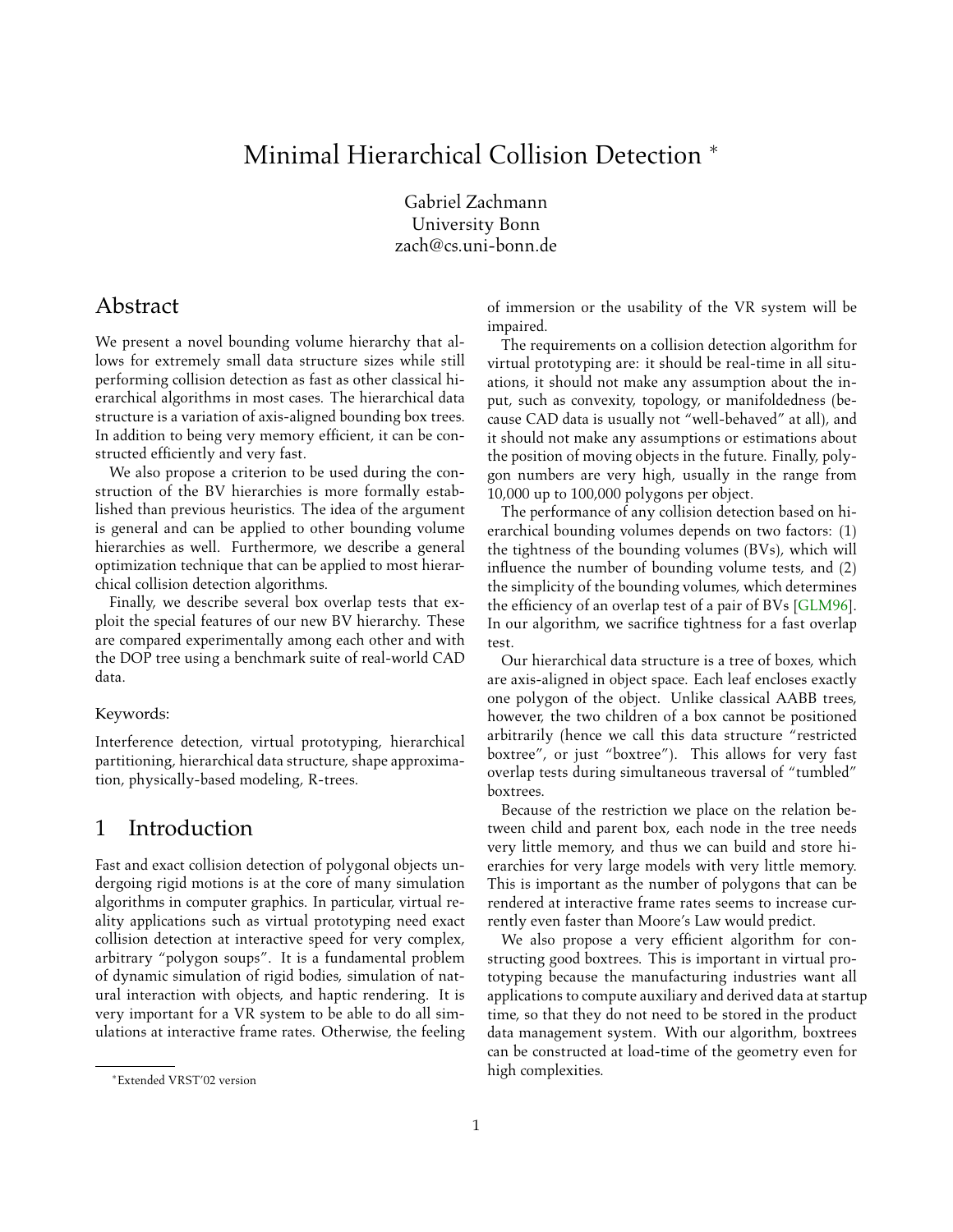<span id="page-1-0"></span>In order to guide the top-down construction of bounding volume hierarchies, a criterion is needed to determine a good split of the set of polygons associated with each node. In this paper, we present a more formal argument than previous heuristics did to derive such a criterion that yields good hierarchies with respect to collision detection. The idea of the argument is generally applicable to all hierarchical collision detection data structures.

We also propose a general optimization technique, that can be applied to most hierarchical collision detection algorithms.

Our new BV hierarchy can also be used to speed up ray tracing or occlusion culling within AABBs.

The rest of the paper is organized as follows. Section 2 gives an overview of some of the previous work. Our new data structure and algorithms are introduced in Section 3, while Section [4](#page-5-0) describes the efficient computation of boxtrees. Results are presented in Section [5.](#page-7-0)

# 2 Related Work

Bounding volume trees seem to be a very efficient data structure to tackle the problem of collision detection for rigid bodies.

Hierarchical spatial decomposition and bounding volume data structures have been known in computational geometry, geometrical data bases, and ray tracing for a long time. Some of them are k-d trees and octrees [\[PS90\]](#page-10-0), R-trees [\[BKSS90\]](#page-9-0), and OBB trees [\[AK89\]](#page-9-0).

For collision detection, sphere trees have been explored by [\[Hub96\]](#page-9-0) and [\[PG95\]](#page-10-0). [\[GLM96\]](#page-9-0) proposed an algorithm for fast overlap tests of oriented (i.e., non-axis-parallel) bounding boxes (OBBs). They also showed that an OBB tree converges more rapidly to the shape of the object than an AABB tree, but the downside is a much more expensive box-box intersection test. In addition, the heuristic for construction of OBB trees as presented in [\[GLM96\]](#page-9-0) just splits across the median of the longest side of the OBB.

DOP trees have been applied to collision detection by [\[KHM](#page-9-0)<sup>+98]</sup> and [Zac<sup>98]</sup>. AABB trees have been studied by [\[Zac97,](#page-10-0) [vdB97,](#page-10-0) [LAM01\]](#page-10-0). All of these data structures work quite efficiently in practice, but their memory usage is considerably higher than needed by our hierarchy, even for sphere trees.

More recently, hierarchical convex hulls have been proposed for collision detection and other proximity queries by [\[EL01\]](#page-9-0). While showing excellent performance, the memory footprint of this data structure is even larger than that of the previously cited ones. This is even further increased by the optimization techniques the authors propose for the collision detection algorithm.



Figure 1: We have found that for most nodes in an AABB tree there is very little empty space between them and their parent on most sides.

Non-hierarchical approaches try to subdivide object space, for instance by a voxel grid [\[MPT99\]](#page-10-0) or Delaunay triangulation [\[Gei00\]](#page-9-0). In particular, non-hierarchical approaches seem to be more promising for collision detection of deformable objects [\[ABG](#page-9-0)+00, [HMB01,](#page-9-0) [FL01\]](#page-9-0).

Regarding the name of our data structure, we would like to point out that  $[BCG^+96]$  $[BCG^+96]$  presented some theoretical results on a class of bounding volume hierarchies, which they called BOXTREE, too. However, their data structure is substantially different from ours, and they do not provide any run-time results.

Bounding volume hierarchies are also used in other areas, such as nearest-neighbor search and ray tracing. For point k-d trees, [\[DDG00\]](#page-9-0) have shown that a longestside cut produces optimal trees in the context of nearestneighbor searches. However, it seems that this rule does not apply to collision detection.

# 3 Data Structure and Algorithms

Given two hierarchical BV data structures for two objects, the following general algorithm scheme can quickly discard sets of pairs of polygons which cannot intersect:

traverse(A,B) if A and B do not overlap then return end if if A and B are leaves then return intersection of primitives enclosed by A and B else for all children A[i] and B[j] do traverse(A[i],B[j]) end for end if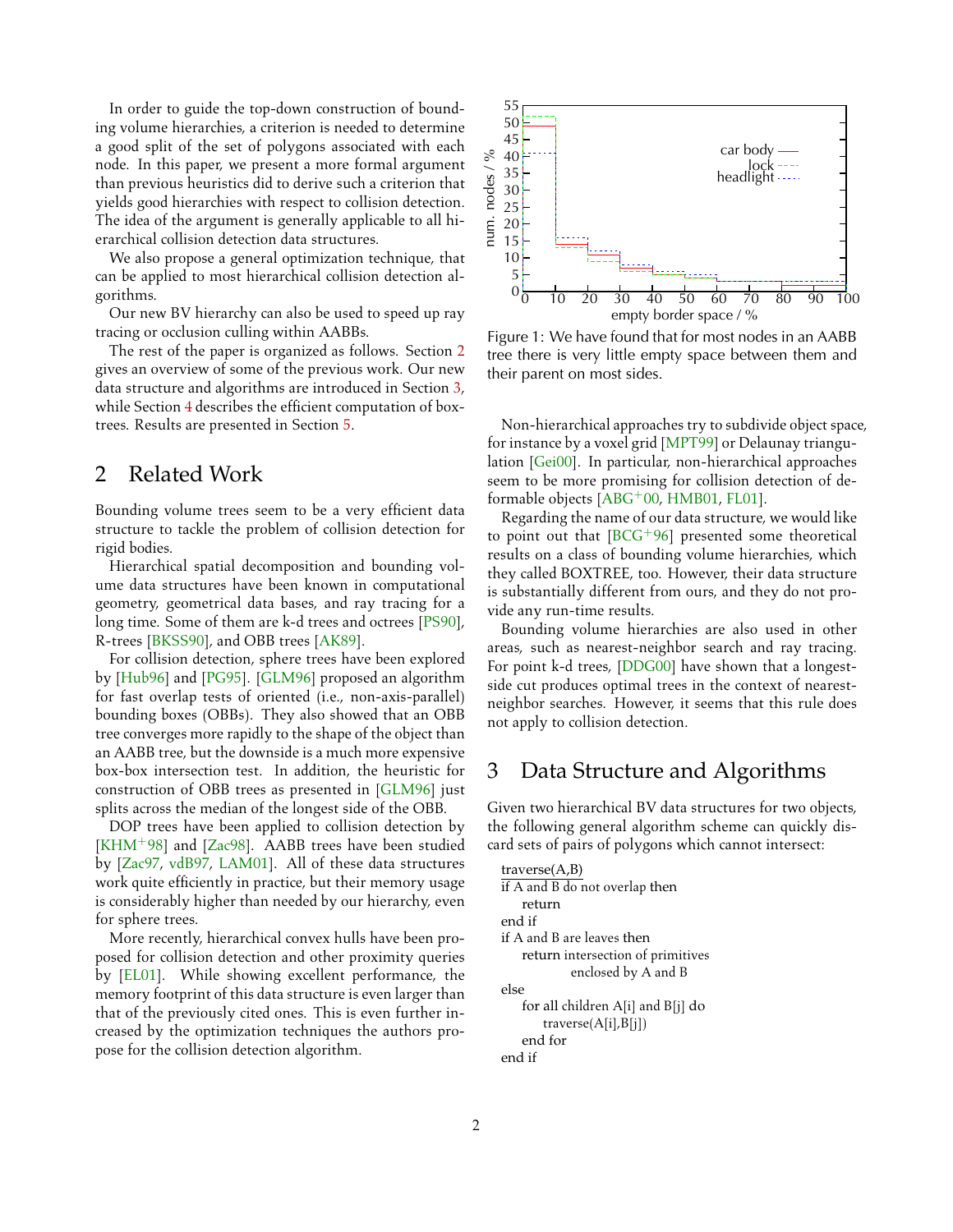<span id="page-2-0"></span>

Figure 2: Child nodes are obtained from the parent node by splitting off one side of it. The drawing shows the case where a parent has a lower and an upper child that have coplanar splitting planes.

Almost all hierarchical collision detection algorithms implement this traversal scheme in some way. It allows to quickly "zoom in" on pairs of close polygons. The characteristics of different hierarchical collision detection algorithms lie in the type of BV used, the overlap test for a pair of nodes, and the algorithm for construction of the BV trees.

In the following, we will first introduce our type of BV, then we will present several algorithms to check them for overlap.

### 3.1 Restricted Boxtrees

In a BV hierarchy, each node has a BV associated that completely contains the BVs of its children. Usually, the parent BV is made as tight as possible. In binary AABB trees, this usually means that a parent box touches each child box on at least 3 sides. We have pursued this observation further: in the AABB tree of three representative objects, we have measured the empty space between all of its nodes and their parent nodes.<sup>[1](#page-1-0)</sup> Figure 1 shows that for about half of all nodes the volume of empty space between its bounding box and its parent's bounding box is only about 10%.

The reason for the closeness between child and parent box along most directions is the way we split a set of polygons. One can, of course, imagine other splitting procedures that will lead to boxtrees not exhibiting this property. But the usefulness of such construction schemes seems to be questionable.

Consequently, it would be a waste of memory (and computations during collision detection), if we stored a full box at each node. Therefore, our hierarchy never stores

| BV hierarchy           | <b>Bytes</b> | <b>FLOPS</b> |
|------------------------|--------------|--------------|
| Restr. Boxtree (3.2.1) |              | 12           |
| Restr. Boxtree (3.2.4) | ч            | 24           |
| Restr. Boxtree (3.2.3) | 9            | 82           |
| sphere trees           | 16           | 29           |
| AABB tree              | 28           | 90           |
| OBB tree               | 64           | 243          |
| 24-DOP tree            | 100          | 168          |

Table 1: This table summarizes the amount of memory per node needed by the various BV hierarchies, and the number of floating point operations per node pair in the worst case during collision detection. The number of bytes also includes one pointer to the children. If the optimization technique from Section [3.2.5](#page-4-0) is applied, then all FLOPS counts can be further reduced (about a factor 2 for boxtrees).

a box explicitly. Instead, each node stores only one plane that is perpendicular to one of the three axes, which is the (almost) least possible amount of data needed to represent a box that is sufficiently different from its parent box. We store this plane using one float, representing the distance from one of the sides of the parent box (see Figure 2). The reason for this will become clear below.<sup>2</sup> In addition, the axis must be stored (2 bits) and we need to distinguish between two cases: whether the node's box lies on the lower side or on the upper side of the plane (where "upper" and "lower" are defined by the local coordinate axes of the object).

Because each box in such a hierarchy is restricted on most sides, we call this a restricted boxtree. Obviously, this restriction makes some nodes in the boxtree hierarchy slightly less tight than in a regular AABB tree. But, as we will see, this does not hurt collision detection performance. On the contrary, the resulting hierarchical data structure will allow very fast traversal.

The observation we made above for AABB trees is probably also true for other hierarchies utilizing some kind of axis-aligned BV (such as DOPs). If a DOP tree hierarchy is built according to the heuristics proposed in [\[Zac98\]](#page-10-0), or according to the one proposed for OBB trees in [\[GLM96\]](#page-9-0), then it is very likely that about half of the sides of each child DOP touch the corresponding side of the father DOP (and are, in fact, a subset of it). Therefore, the technique proposed above, together with the one below for testing the overlap, could be applied there as well.

Section [4](#page-5-0) will describe in detail our algorithm to construct a restricted boxtree.

<sup>1</sup> For all nodes, *one* side was excluded in this calculation, which was the side where the construction performed the split.

<sup>2</sup> One could picture the resulting hierarchy as a cross between k-d trees and AABB trees.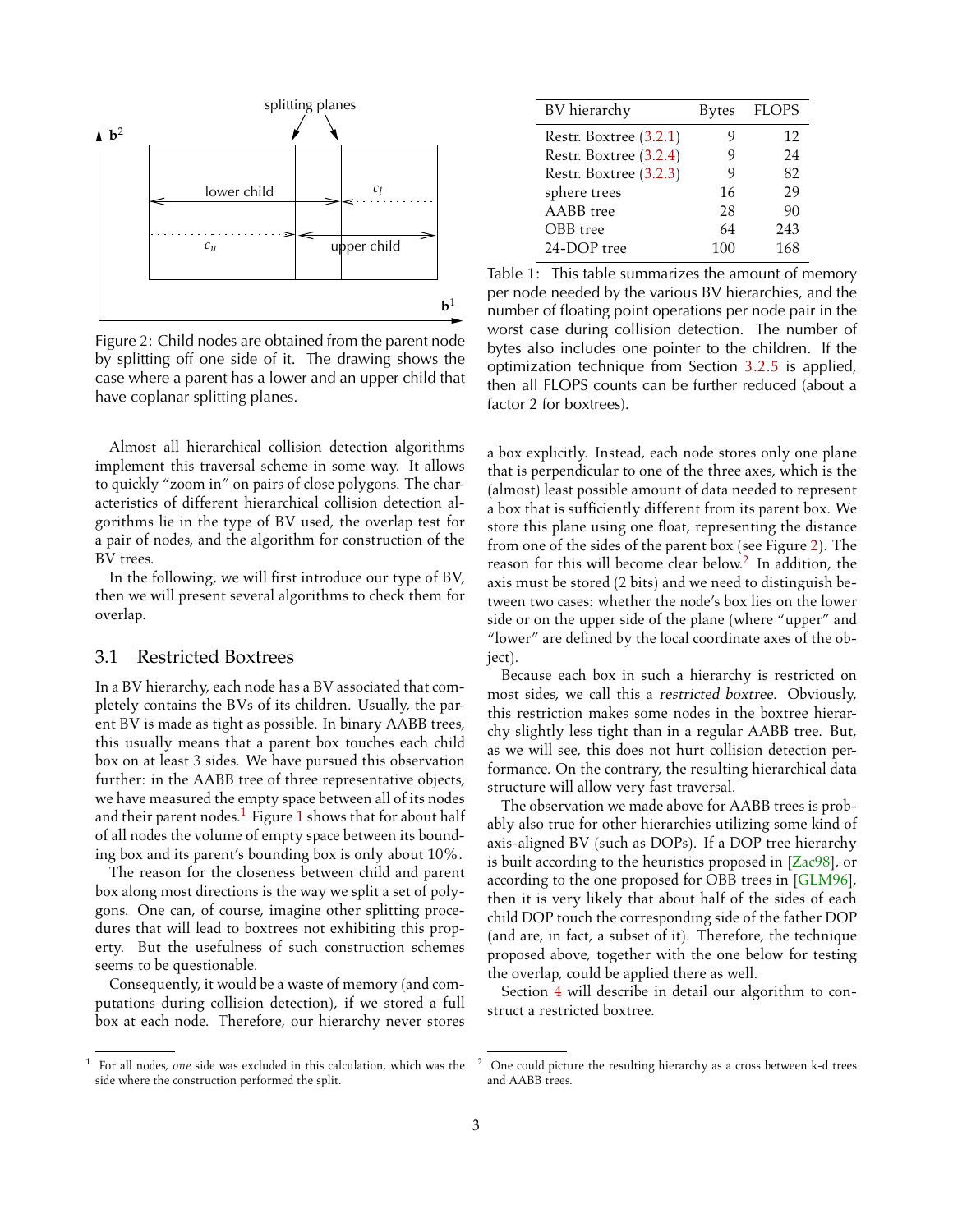<span id="page-3-0"></span>

Figure 3: Only one value per axis **s** needs to be recomputed for the overlap test.

### 3.2 Box Overlap Tests

The basic step in each hierarchical collision detection algorithm is the overlap test of two nodes of the hierarchy. There are usually two contradictory requirements: it should be fast, and it should return few or no false positives.<sup>3</sup>

In the following, we will describe several variations of an algorithm to test the overlap of two restricted boxes, exploiting the special properties of the restricted boxtree. All algorithms will assume that we are given two boxes A and B, and that  $(\mathbf{b}^1, \mathbf{b}^2, \mathbf{b}^3)$  is the coordinate frame of box B with respect to A's object space.

#### 3.2.1 Axis alignment

Since axis-aligned boxes offer probably the fastest overlap test, the idea of our first overlap test is to enclose B  $\overline{\text{b} \text{y}}$  an axis-aligned box  $(\textbf{l}, \textbf{h}) \in \mathbb{R}^3 \times \mathbb{R}^3$ , and then test this against A (which is axis-aligned already). In the following, we will show how this can be done with minimal computational effort for restricted boxtrees.

We already know that the parent boxes of A and B must overlap (according to the test proposed here). Notice that we need to compute only 3 values of (**l**, **h**), one along each axis. The other 3 can be reused from B's parent box. Notice further that we need to perform only one operation to derive box A from its parent box.

Assume that B is derived from its parent box by a splitting plane perpendicular to axis  $\mathbf{b} \in \{\mathbf{b}^1, \mathbf{b}^2, \mathbf{b}^3\}$ , which is distance *c* away from the corresponding upper side of the parent box (i.e., B is a lower child).



Figure 4: A reduced version of the separating axis test seems to be a good compromise between the number of false positives and computational effort.

We have already computed the parent's axis-aligned box, which we denote by  $(\mathbf{l}^0,\mathbf{h}^0)$ . Then,  $l_x$ ,  $h_x$  can be computed by (see Figure 3)

$$
h_x = \begin{cases} h_x^0 - cb_x & \text{if } b_x > 0\\ h_x^0 & \text{if } b_x \le 0 \end{cases}
$$

and

$$
l_x = \begin{cases} l_x^0 & \text{if } b_x > 0\\ l_x^0 - cb_x & \text{if } b_x \le 0 \end{cases}
$$

Similarly, if B is an upper child,  $l_x$ ,  $h_x$  can be computed by

$$
h_x = \begin{cases} h_x^0 & \text{if } b_x > 0\\ h_x^0 + cb_x & \text{if } b_x \le 0 \end{cases}
$$

and

$$
l_x = \begin{cases} l_x^0 + cb_x & \text{if } b_x > 0\\ l_x^0 & \text{if } b_x \le 0 \end{cases}
$$

Analogously, the new value along the other 2 axes can be computed.

In addition to saving a lot of computations, we also save half of the comparisons of the overlap tests of aligned boxes. Notice that we need to compare only 3 pairs of coordinates (instead of 6), because the status of the other 3 has not changed. For example, the only comparison we need to do along the x axis is

*B* and *A* do *not* overlap if 
$$
\begin{cases} h_x < l_x^A & \text{if } b_x > 0 \\ l_x > h_x^A & \text{if } b_x \le 0 \end{cases}
$$

where  $l_x^A$ ,  $h_x^A$  are the x-coordinates of box A. Note that the decision  $b_x \leq 0$  has been made already when computing  $h_x$  or  $l_x$ . Of course, these comparisons are precomputed, so that during traversal we only check a precomputed boolean value.

 $3$  These requirements are somewhat related to the ones on the type of BV itself, i.e., it should allow for fast overlap tests, and it should be as tight as possible. Both sets of requirements can be expressed in the total cost function for interference detection  $T = N_{\text{bv}}C_{\text{bv}} + N_{\text{tr}}C_{\text{tr}}$  [\[GLM96\]](#page-9-0).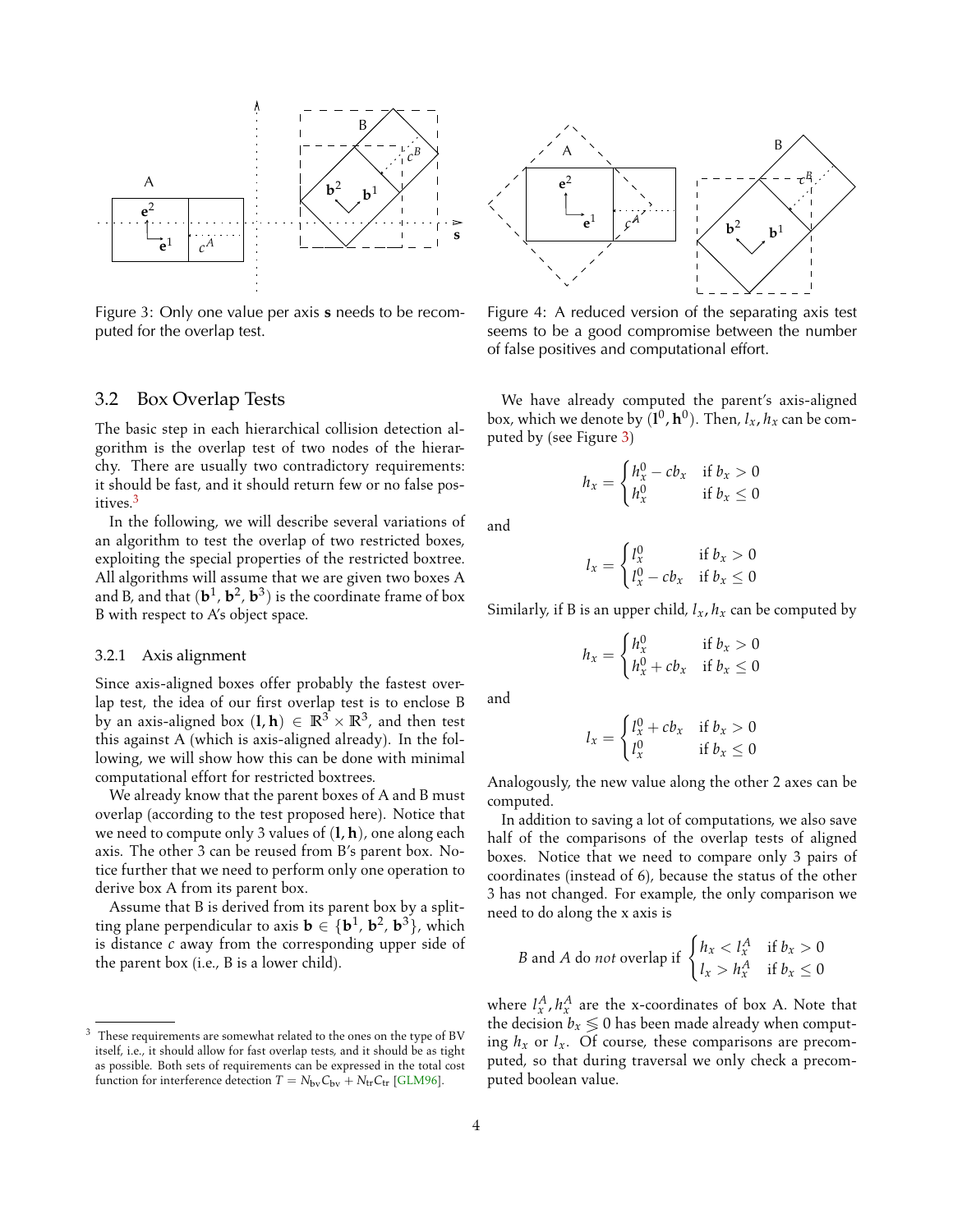<span id="page-4-0"></span>Overall, this method needs 12 floating point operations  $(3 \text{ mul.} + 4 \text{ add.} + 5 \text{ comp.})$  for checking the overlap of a pair of nodes of a restricted boxtree.

#### 3.2.2 Lookup tables

Since the  $\mathbf{b}^i$  are fixed for the complete traversal of two boxtrees, and the *c*'s can be only from a range that is known at the beginning of the traversal, it would seem that the computations above could possibly be sped up by the use of a lookup table.

At the beginning of the traversal, we compute 3x3 lookup tables  $L_j^i$  with 1000 entries each, one table for each component  $b_j^i$ . Then, during traversal, a term of the form  $h_x = h_x^0 - cb_x^s$  is replaced by  $h_x = h_x^0 + L[s][x][c]$ , where *c* now is an integer and *s* is the splitting axis.

See below for results and discussion.

### 3.2.3 Separating axis test

The separating axis test (SAT) is a different way to look at linear separability of two convex polytopes: two convex bodies are disjoint if and only if we can find a separating plane, which is equivalent to finding an axis such that the two bodies projected onto that axis (yielding two line intervals) are disjoint (hence "separating axis"). For boxes, [\[GLM96\]](#page-9-0) have shown that it suffices to consider at most 15 axes.

We can apply this test to the nodes in our restricted boxtree. $4$  As previously, we do not need to compute all line intervals from scratch. Instead, we modify only those ends of the 15 line intervals that are different from the ones of the parent.

Let **s** be one of the candidate separating axes and assume that B is a lower box (see again Figure [3\)](#page-3-0). As above, for a lower box we compute only

$$
\begin{cases} h_{s} = h_{s}^{0} - c(\mathbf{b} \cdot \mathbf{s}) & \text{if } (\mathbf{b} \cdot \mathbf{s}) > 0 \\ l_{s} = l_{s}^{0} - c(\mathbf{b} \cdot \mathbf{s}) & \text{if } (\mathbf{b} \cdot \mathbf{s}) \leq 0 \end{cases}
$$

(and analogously for an upper box). Of course, we can precompute all  $3x15$  possible products  $\mathbf{b}^i \cdot \mathbf{s}^j$ .

The advantage of this test is that it is precise, i.e., there are no false positives. One disadvantage of this test is that there are 9 axes that are not perpendicular to A nor to B (these are the edge-edge cross products). For instance, in order to update the line intervals of B on the 3 separating axes given by  $\mathbf{b}^i$ , we do not need any multiplication at all. This is not possible with the 9 edge-edge axes.

In total, this method needs 82 FLOPS in the worst case, which is much higher than the method above, but still less than 200 FLOPS worst case for OBBs.<sup>5</sup>

#### 3.2.4 SAT lite

As we have seen in the section above, the 9 candidate axes obtained from all possible cross products of the edge orientations do not lend themselves to some nice optimizations. Therefore, a natural choice of a subset of the 15 axes would be the set of 6 axes consisting of the three coordinate axes of A and B resp. (see Figure [4\)](#page-3-0). This has been proposed by [\[vdB97\]](#page-10-0) (who has called it "SAT lite"). Here, we apply the idea to restricted boxtrees and show that even more computational effort can be saved.

This variant can also be viewed as the first variant being executed two times (first using A's then B's coordinate frame). The total operation count is 24.

#### 3.2.5 Further Optimizations

In this section, we will describe several techniques to further improve the speed of restricted boxtrees and hierarchical collision detection in general.

The first optimization technique is a general one that can be applied to all algorithms for hierarchical collision detection if the overlap test of a pair of nodes involves some node-specific computations that can be performed independently for each node (as opposed to pair-specific computations). Examples of this are the matrix multiplication at each node of a OBB hierarchy traversal, and the computations needed for the axis alignment or separating axis intervals during a restricted boxtree traversal.

The idea is to shift the node-specific computations up one level in the traversal. Assume that the costs of a node pair overlap test consist of a node-specific part *c*<sup>1</sup> and an overlap-test-specific part *c*2. Then, the costs for a pair  $(A, B)$  are  $C(A, B) = 2c_1 + c_2 + 4(2c_1 + c_2) = 10c_1 +$ 5*c*2, because if (A,B) are found to overlap, all 4 pairs of children need to be checked. However, we can compute the node-specific computations already while still visiting (A,B) and pass them down to the children pairs, which reduces the costs to  $C(A, B) = c_2 + 2c_1 + 4c_2 = 2c_1 + 5c_2$ .

If the node-specific computations have to be applied only to one of the two hierarchies (or the node-specific costs of the other hierarchy are neglectible), then the difference is even larger, i.e.,  $9c_1 + 5c_2$  vs.  $1c_1 + 5c_2$ .

Depending on the actual proportions of *c*<sup>1</sup> and *c*2, this can result in dramatic savings. In the case of restricted boxtrees with our first overlap test (axis alignment), this technique reduces the number of floating point operations

<sup>&</sup>lt;sup>4</sup> In fact, our test by axis alignment can be considered a variant of the separating axis test, where only a special subset of axes is being considered instead of the full set.

The worst case, of course, actually happens for exactly half of all node pairs being visited during a simultaneous traversal.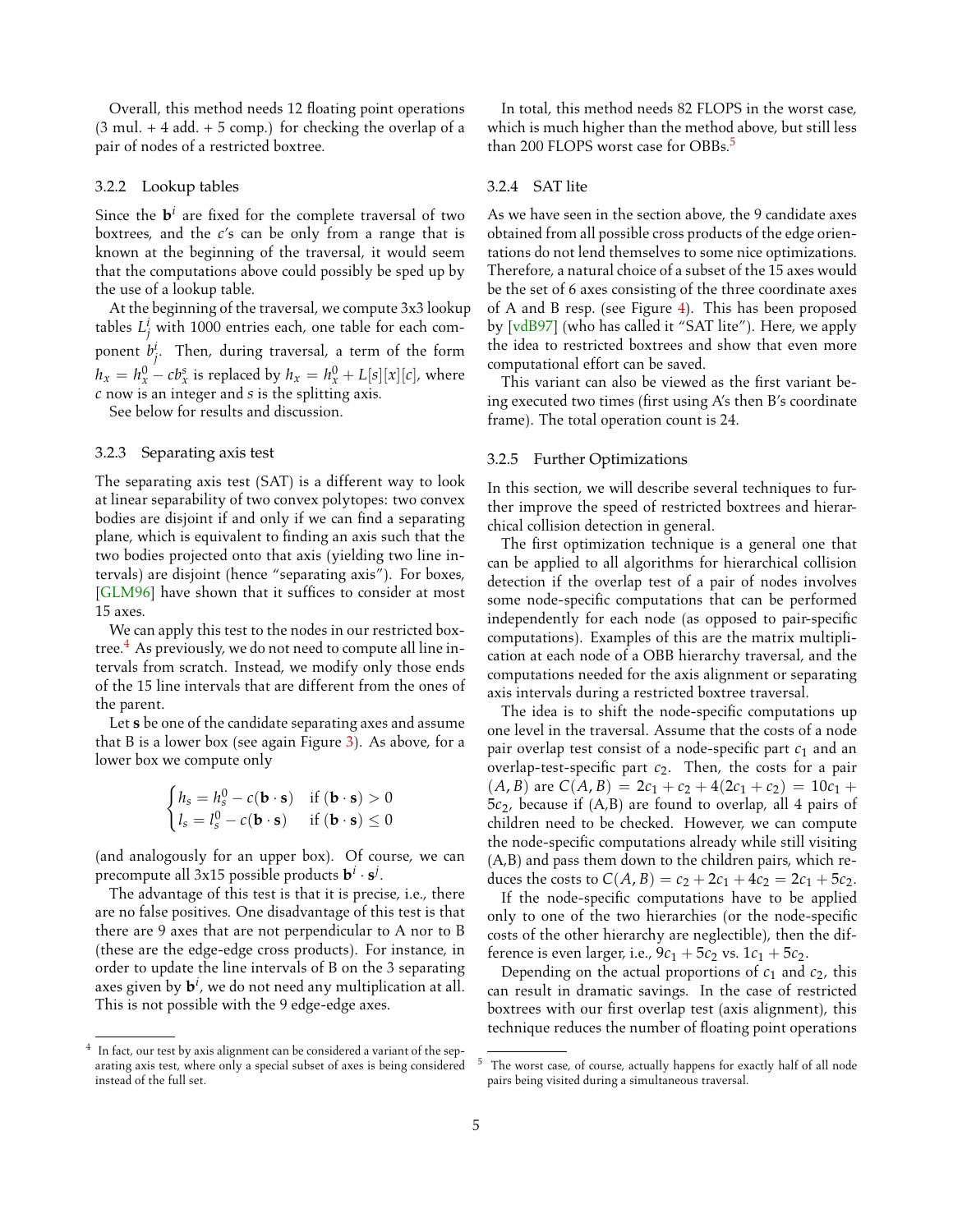<span id="page-5-0"></span>to 1.5 multiplications, 2 additions, and 5 comparisons! In the case of restricted boxtrees, this suggests to actually store the splitting plane offset of a node with its parent, so that each node holds two splitting planes. An additional advantage is that we can spend the storage of the leaves for triangle information, and we still have a proper restricted box available for them.

While this technique might already be implemented in some collision detection code, it has not been identified as a general optimization technique for hierarchical collision detection.

As usual, we arrange the children of a common parent node contiguously in memory, so that we need to keep only one pointer in the parent to the first of its children. This is not so much a necessity with other hierarchies, the nodes of which already have a large "net" memory footprint, but it does save considerable memory with our restricted boxtrees.

# 4 Construction of Boxtrees

The performance of any hierarchical collision detection depends not only on the traversal algorithm, but also crucially on the quality of the hierarchy, i.e., the construction algorithm.

Our algorithm pursues a top-down approach, because that usually produces good hierarchies and allows for very efficient construction. Other researchers have pursued the bottom-up approach  $[BCG^+96]$  $[BCG^+96]$ , or an insertion method [\[GS87,](#page-9-0) [BKSS90\]](#page-9-0).

### 4.1 A General Criterion

Any top-down construction of BV hierarchies consists of two steps: given a set of polygons, it first computes a BV (of the chosen type) covering the set of polygons, then it splits the set into a number of subsets (usually two).

Before describing our construction algorithm, we will derive a general criterion that can guide the splitting process, such that the hierarchy produced is good in the sense of fast collision detection.

Let  $C(A, B)$  be the expected costs of a node pair  $(A, B)$ under the condition that we have already determined during collision detection that we need to traverse the hierarchies further down. Assuming binary trees and unit costs for an overlap test, this can be expressed by

$$
C(A, B) = 4 + \sum_{i,j=1,2} P(A_i, B_j) \cdot C(A_i, B_j)
$$
 (1)

where  $A_i$ ,  $B_j$  are the children of A and B, resp., and  $P(A_i,B_j)_{\epsilon}$ is the probability that this pair must be visited (under the condition that the pair  $(A, B)$  has been visited).



Figure 5: By estimating the volume of the Minkowski sum of two BVs, we can derive an estimate for the cost of the split of a set of polygons associated with a node.

An optimal construction algorithm would need to expand (1) down to the leaves:

$$
C(A, B) = P(A_1, B_1) + P(A_1, B_1)P(A_{11}, B_{11})
$$
  
+  $P(A_1, B_1)P(A_{12}, B_{11}) + ... +$   
 $P(A_1, B_2) + P(A_1, B_2)P(A_{11}, B_{21})$   
+ ... (2)

and then find the minimum. Since we are interested in finding a local criterion, we approximate the cost function by discarding the terms corresponding to lower levels in the hierarchy, which gives

$$
C(A, B) \approx 4(1 + P(A_1, B_1) + \ldots + P(A_2, B_2)) \quad (3)
$$

Now we will derive an estimate of the probability  $P(A_1, B_1)$ . For sake of simplicity, we will assume in the following that AABBs are used as BVs. However, similar arguments should hold for all other kinds of convex BVs.

The event of box A intersecting box B is equivalent to the condition that B's "anchor point" is contained in the Minkowski sum  $A \oplus B$ . This situation is depicted in Figure 5. <sup>6</sup> Because *B*<sup>1</sup> is a child of *B*, we know that the anchor point of *B*<sup>1</sup> must lie somewhere in the Minkowski sum  $A \oplus B \oplus d$ , where  $d =$  anchor( $B_1$ ) – anchor( $B$ ).

In the figure, we have chosen the lower left corner of *B* as its anchor point, but this is arbitrary, of course, because the Minkowski sum is invariant under translation.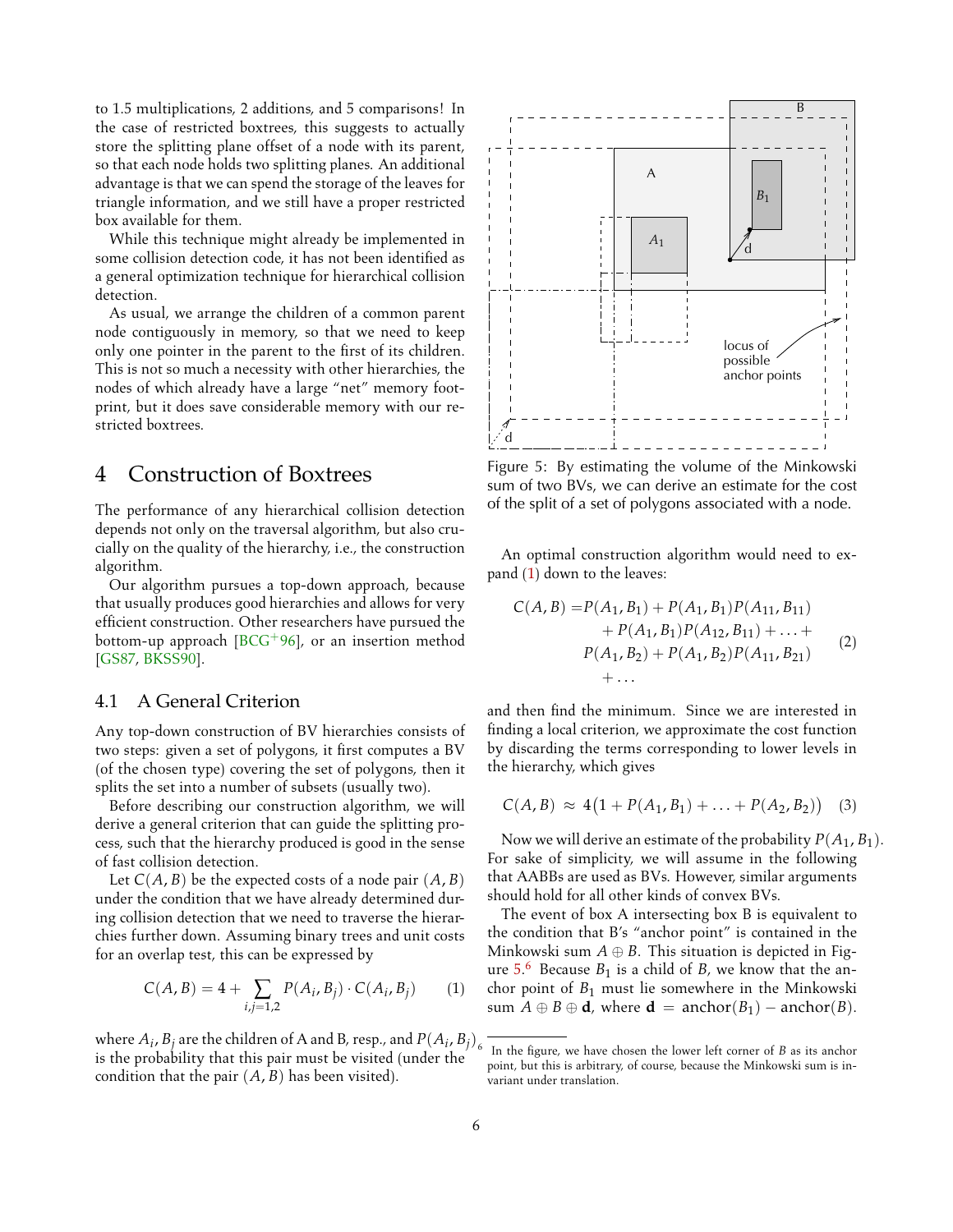<span id="page-6-0"></span>Since  $A_1$  is inside  $A$  and  $B_1$  inside  $B$ , we know that  $A_1 \oplus B_1 \subset A \oplus B \oplus d$ . So, for arbitrary convex BVs the probability of overlap is

$$
P(A_1, B_1) = \frac{\text{Vol}(A_1 \oplus B_1)}{\text{Vol}(A \oplus B \oplus \mathbf{d})}
$$
  
= 
$$
\frac{\text{Vol}(A_1 \oplus B_1)}{\text{Vol}(A \oplus B)}
$$
(4)

In the case of AABBs, it is safe to assume that the aspect ratio of all BVs is bounded by *α*. Consequently, we can bound the volume of the Minkowski sum by

$$
Vol(A) + Vol(B) + \frac{2}{\alpha} \sqrt{Vol(A) Vol(B)} \leq
$$
  
 
$$
Vol(A \oplus B) \leq
$$
  
 
$$
Vol(A) + Vol(B) + 2\alpha \sqrt{Vol(A) Vol(B)}
$$
 (5)

So we can estimate the volume of the Minkowski sum of two boxes by

$$
Vol(A \oplus B) \approx 2(Vol(A) + Vol(B))
$$

yielding

$$
P(A_1, B_1) \approx \frac{\text{Vol}(A_1) + \text{Vol}(B_1)}{\text{Vol}(A) + \text{Vol}(B)}
$$
(6)

Since  $Vol(A) + Vol(B)$  has already been committed by an earlier step in the recursive construction, Equa-tion [3](#page-5-0) can be minimized only by minimizing  $Vol(A_1)$  +  $Vol(B_1)$ . This is our criterion for constructing restricted boxtrees.

### 4.2 The Algorithm

According to the criterion derived above, each recursion step will try to split the set of polygons so that the cost function [\(3\)](#page-5-0) is minimized. This is done by trying to find a good splitting for each of the three coordinate axes, and then selecting the best one. Along each axis, we consider three cases: both subsets form lower boxes with respect to its parent, both are upper boxes, or one upper and one lower box.

In each case, we first try to find a good "seed" polygon for each of the two subsets, which is as close as possible to the outer border that is perpendicular to the splitting axis. Then, in a second pass, we consider each polygon in turn, and assign it to that subset whose volume is increased least. In order to prevent "creeping greediness",



Figure 6: This plot shows the build time of restricted boxtrees for various objects.

we run alternatingly through the array of polygons. An alternative would be to access them in a random order

After several good splitting candidates have been obtained for all three axes, we just pick the one with least total volume of the subsets.

The algorithm and criterion we propose here could also be applied to construct hierarchies utilizing other kinds of BVs, such as OBBs, DOPs, and even convex hulls. We suspect that the volume of AABBs would work fairly well as an estimate of the volume of the respective BVs.

We have also tried a variant of our algorithm, which considers only one axis (but all three cases along that axis). This was always the axis corresponding to the longest side of the current box. This experiment was motivated by a recent result for k-d trees [\[DDG00\]](#page-9-0). For the result, see Section [5.](#page-7-0)

In our current implementation, the splitting planes of both children are coplanar. We have not yet explored the full potential of allowing perpendicular splitting planes, too.

Our algorithm has proven to be geometrically robust, since there is no error propagation. Therefore, a simple epsilon guard for all comparisons suffices.

### 4.3 Complexity

The complexity of constructing a boxtree is in *O*(*n* log *n*), where *n* is the number of polygons. This is supported by experiments (see Section [5\)](#page-7-0).

Our algorithm takes a constant number of passes over all polygons associated with a node in order to split a set of polygons  $\mathcal F$ . Each pass is linear in the number of polygons. Every split will produce two subsets such that  $\mathcal{F} =$ 

 $\mathcal{F}_1 \cup \mathcal{F}_2$ . Therefore,  $T(n) = cn + T(\alpha n) + T((1 - \alpha)n)$ .

In other words, each polygon gets visited exactly *cn* times on each level. Assuming there are log *n* levels, the total work over all levels is *O*(*n* log *n*).

 $7$  This happens, for instance, when the sequence of polygons happens to be ordered such that each polygon increases one subset's volume just a little bit, so that the other subset never gets a polygon assigned to.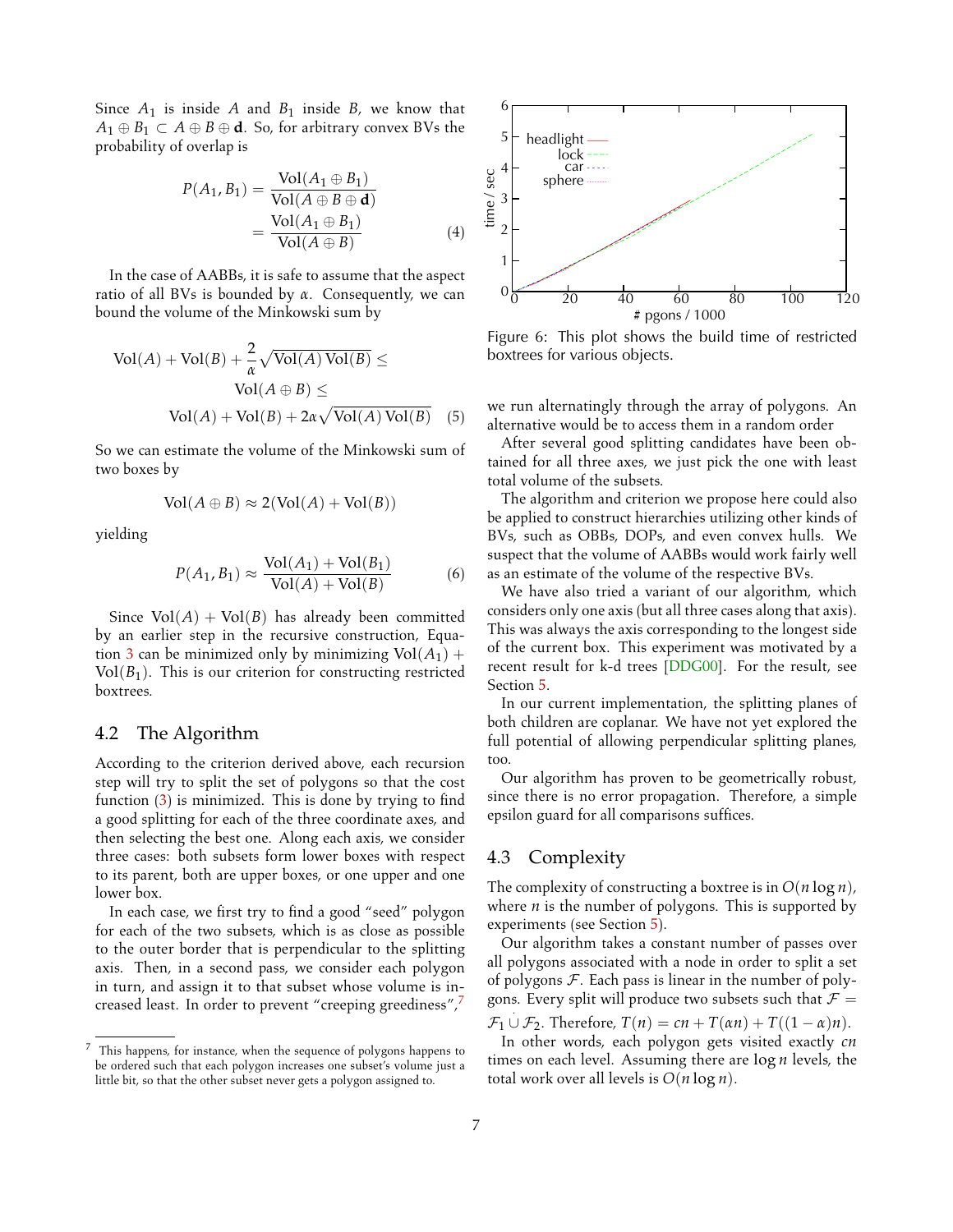<span id="page-7-0"></span>

Figure 7: Some of the objects of our test suite. They are (left to right): body of a car, a car headlight, the lock of a car door (and a torus). (Data courtesy of VW and BMW)



Figure 8: Our benchmark procedure computes the average collision detection time for a range of distances for each object in the test suite. In this example, the objects are the headlight with 64000 polygons and the door lock with 80000 polygons; the algorithm is the SAT lite.

### 5 Results

Memory requirements of different hierarchical data structures can be compared by calculating the memory footprint of one node, since a binary tree with *n* leaves always has  $2n - 1$  $2n - 1$  nodes.<sup>8</sup> Table 1 summarizes the number of bytes per node for different BV hierarchies (only inner nodes are considered, because leaf nodes often store information about the polygon instead of a BV).

Table [1](#page-2-0) also compares the number of floating point operations needed for one node-node overlap test by the methods described above and three other fast hierarchical collision detection algorithms (OBB, DOP, and sphere tree). This does not, of course, imply the actual performance of any of these algorithms.

In the following, all results have been obtained on a Pentium-III with 1 GHz and 512 MB. All algorithms have



Figure 9: A comparison of the different overlap tests for pairs of boxtree nodes shows that the "SAT lite" test seems to offer the best performance.

been implemented in C++ on top of the scene graph OpenSG. The compiler was gcc 3.0.4.

For timing the performance of our algorithms, we have used a set of CAD objects, each of which with varying complexities (see Figure 7), plus some synthetic objects like sphere and torus. Benchmarking is performed by the following scenario: two identical objects are positioned at a certain distance  $d = d_{\text{start}}$  from each other. The distance is computed between the centers of the bounding boxes of the two objects; objects are scaled uniformly so they fit in a cube of size  $2^3$ . Then, one of them performs a full tumbling turn about the z- and the x-axis by a fixed, large number of small steps (5000). With each step, a collision query is done, and the average collision detection time for a complete revolution at that distance is computed. Then, *d* is decreased, and a new average collision detection time is computed.

Figure 8 shows, as an example, the output of our benchmarking procedure for two objects. In order to get a better overview when comparing different algorithms, we sum-

<sup>8</sup> The per-node memory consumption is also a sensible measure for comparing k-ary trees, provided each BVH stores the same number of polygons per leaf.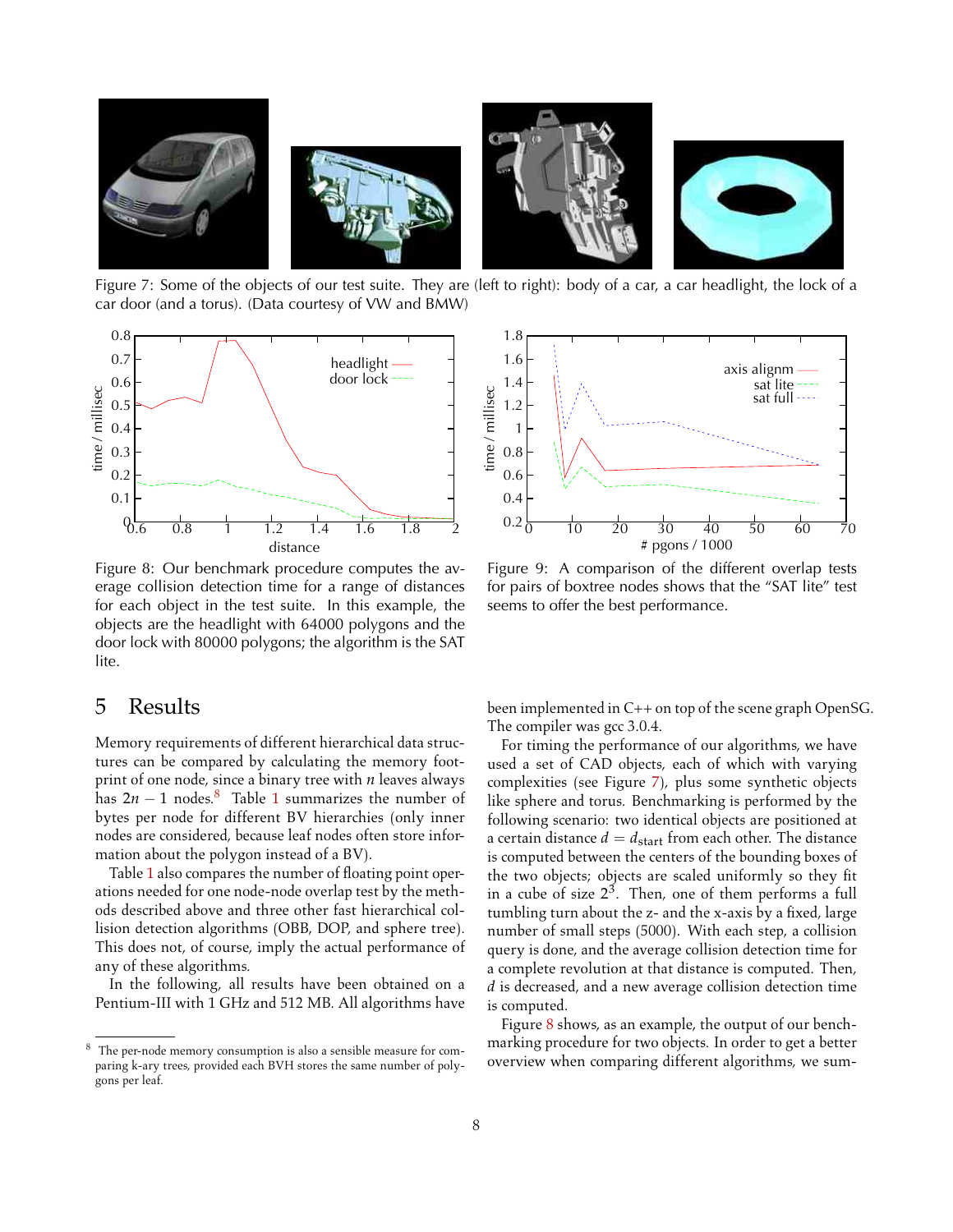<span id="page-8-0"></span>

Figure 10: Runtime comparison between the restricted boxtree and the DOP tree for various objects and polygon complexities.

marize such a plot by the average time taken over that range of distances which usually occur in practical applications, such as physically-based simulation.

Figure [9](#page-7-0) compares the performance of the various box overlap tests presented in Section [3.2](#page-3-0) for one of the CAD objects. Similar results were obtained for all other objects in our suite. Although the full separating axis test can determine the overlap of boxes without false positives, it seems that the computational effort is not worth it, at least for axis-aligned boxes ([\[vdB97\]](#page-10-0) has arrived at a similar conclusion for general AABB trees). From our experiments it seems that the "SAT lite" offers the best performance among the three variants.

A runtime comparison between our boxtree algorithm and DOP trees for various objects can be found in Figure 10. It seems that boxtrees offer indeed very good performance (while needing much less memory). This result puts restricted boxtrees in the same league as DOP trees [\[Zac98\]](#page-10-0) and OBB trees [\[GLM96\]](#page-9-0).

For sake of brevity, we have omitted our experiments assessing the performance of the lookup table approach. It has turned out that lookup tables offer a speedup of at most 8%, and they were even slower than the non-lookup table version for the lower polygon complexities because of the setup time for the tables. The reason might be that floating point and integer arithmetic operations take almost the same number of cycles on current CPUs.

As shown in Section [4,](#page-5-0) boxtrees can be built in *O*(*n*). Figure [6](#page-6-0) reveals that the constant is very small, too, so that the boxtrees can be constructed at startup time of the application.

# 6 Conclusion

We have proposed a new hierarchical BV data structure (the restricted boxtree) that needs arguably the least possible amount of memory among all other BV trees while performing about as fast as DOP trees. It uses axis-aligned boxes at the nodes of the tree, but it does not store them explicitly. Instead, it just stores some "update" information with each node, so that it uses, for instance, about a factor 7 less memory than OBB trees.

In order to construct such restricted boxtrees, we have developed a new algorithm that runs in *O*(*n*) (*n* is the number of polygons) and can process about 20,000 polygons per second on a 1 GHz Pentium-III.

We also propose a better theoretical foundation for the criterion that guides the construction algorithm's splitting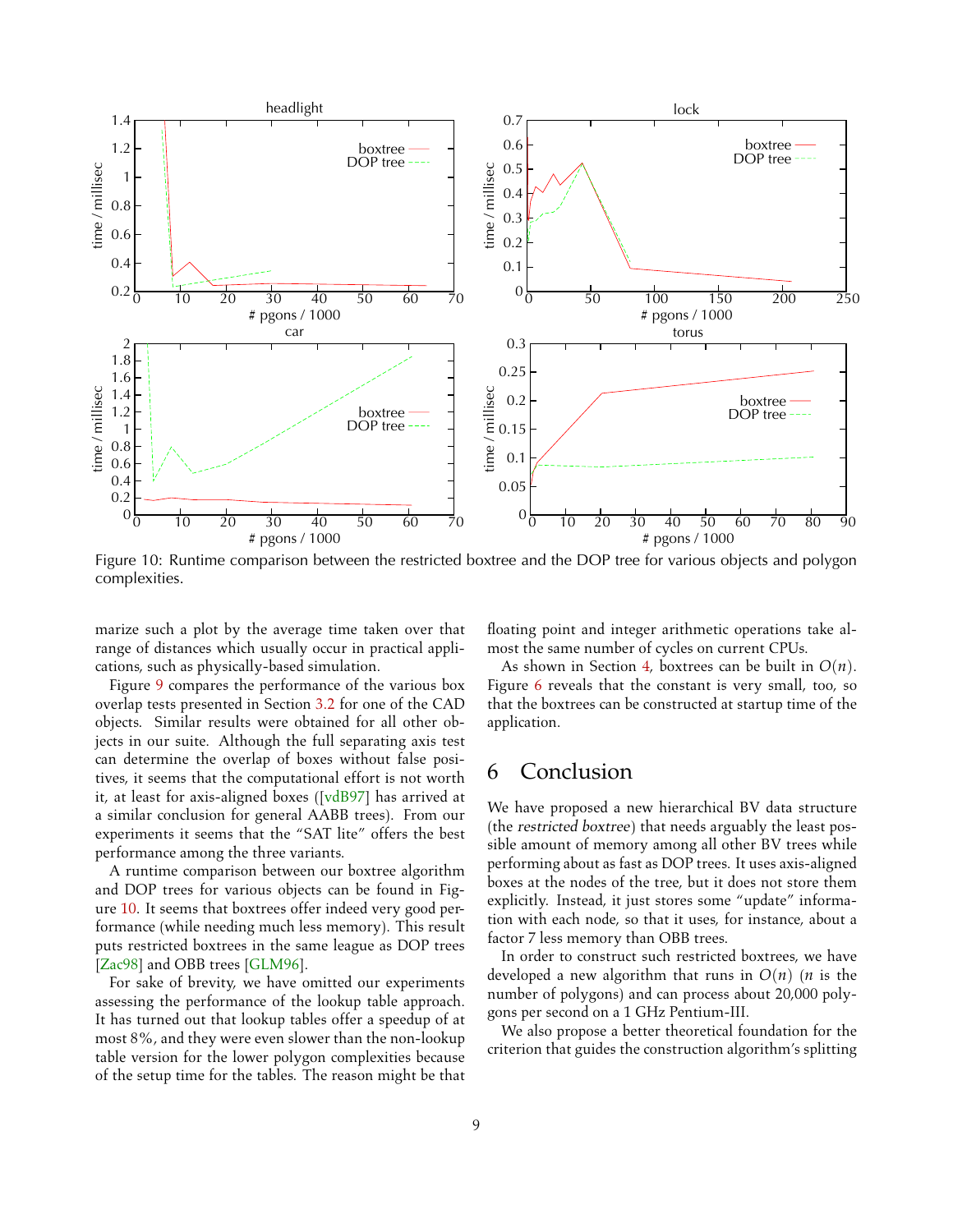<span id="page-9-0"></span>procedure. The basic idea can be applied to all BV hierarchies.

A number of algorithms have been developed for fast collision detection utilizing restricted boxtrees. They gain their efficiency from the special features of that BV hierarchy. Benchmarking them has shown that one of them seems to perform consistently better than the others.

Several optimization techniques have been presented that further increases the performance of our new collision detection algorithm. The most important one can also be applied to most other hierarchical collision detection algorithms, and will significantly improve their performance, too.

Finally, using a suite of CAD objects, a comparison with DOP trees suggested that the performance of restricted boxtrees is about as fast in most cases.

### 6.1 Future Work

While BV trees work excellently with rigid objects, it is still an open issue to extend these data structures to accommodate deforming objects.

Our new BV hierarchy could also be used for other queries such as ray tracing or occlusion culling. It would be interesting to evaluate it in those application domains.

As stated above, most BV trees are binary trees. However, as [ES99] have observed, other arities might yield better performance. This parameter should be optimized, too, when constructing boxtrees.

So far, we have approximated the cost equation [2](#page-5-0) only to first order (or rather, first level). By approximating it to a higher order, one could possibly arrive at a kind of "look-ahead" criterion for the construction algorithm, which could result into better hierarchies.

# 7 Acknowledgements

I would like to thank Gerrit Voss for his patient and responsive help with OpenSG and for converting some models.

# References

- [ABG<sup>+</sup>00] Pankaj K. Agarwal, J. Basch, L. J. Guibas, J. Hershberger, and L. Zhang. Deformable free space tiling for kinetic collision detection. In *Proc. 4th Workshop Algorithmic Found. Robot.*, 2000. To appear.  $\mathcal{D}$
- [AK89] J. Avro, and D. Kirk. A survey of ray tracing acceleration techniques. In *An Introduction to Ray Tracing*, A. Glassner, Ed., pages 201–262. Academic Press, San Diego, CA, 1989. ISBN 0-12-286160-4. [2](#page-1-0)
- [BCG+96] Gill Barequet, Bernard Chazelle, Leonidas J. Guibas, Joseph S. B. Mitchell, and Ayellet Tal. BOX-TREE: A Hierarchical Representation for Surfaces in 3D. *Computer Graphics Forum*, 15(3):C387– C396, C484, September 1996. ISSN 0167-7055. [2,](#page-1-0) [6](#page-5-0)
- [BKSS90] N. Beckmann, H.-P. Kriegel, R. Schneider, and B. Seeger. The R<sup>\*</sup>-tree: An efficient and robust access method for points and rectangles. In *Proc. ACM SIGMOD Conf. on Management of Data*, pages 322–331, 1990. [2,](#page-1-0) [6](#page-5-0)
- [DDG00] M. Dickerson, C. Duncan, and M. Goodrich. K-D Trees Are Better when Cut on the Longest Side. In *LNCS 1879, ESA 2000*, pages 179–190, 2000. [2,](#page-1-0) [7](#page-6-0)
- [EL01] Stephan A. Ehmann, and Ming C. Lin. Accurate and Fast Proximity Queries Between Polyhedra Using Convex Surface Decomposition. In *Computer Graphics Forum*, vol. 20, pages 500–510, 2001. ISSN 1067-7055. [2](#page-1-0)
- [ES99] Jens Eckstein, and Elmar Schömer. Dynamic Collision Detection in Virtual Reality Applications. In *Proc. The 7-th Int'l Conf. in Central Europe on Comp. Graphics, Vis. and Interactive Digital Media '99 (WSCG'99)*, pages 71–78. University of West Bohemia, Plzen, Czech Republic, February 1999. 10
- [FL01] Susan Fisher, and Ming Lin. Fast Penetration Depth Estimation for Elastic Bodies Using Deformed Distance Fields. In *Proc. International Conf. on Intelligent Robots and Systems (IROS)*, 2001. [2](#page-1-0)
- [Gei00] Bernhard Geiger. Real-Time Collision Detection and Response for Complex Environments. In *Computer Graphics International*. Geneva, Switzerland, June19-23 2000. [2](#page-1-0)
- [GLM96] Stefan Gottschalk, Ming Lin, and Dinesh Manocha. OBB-Tree: A Hierarchical Structure for Rapid Interference Detection. In *SIGGRAPH 96 Conference Proceedings*, Holly Rushmeier, Ed., pages 171– 180. ACM SIGGRAPH, Addison Wesley, August 1996. held in New Orleans, Louisiana, 04-09 August 1996. [1,](#page-0-0) [2,](#page-1-0) [3,](#page-2-0) [4,](#page-3-0) [5,](#page-4-0) [9](#page-8-0)
- [GS87] Jeffrey Goldsmith, and John Salmon. Automatic Creation of Object Hierarchies for Ray Tracing. *IEEE Computer Graphics and Applications*, 7(5): 14–20, May 1987. [6](#page-5-0)
- [HMB01] Suejung Huh, Dimitris N. Metaxas, and Norman I. Badler. Collision Resolutions in Cloth Simulation. In *IEEE Computer Animation Conf.* Seoul, Korea, November2001. [2](#page-1-0)
- [Hub96] P. M. Hubbard. Approximating Polyhedra with Spheres for Time-Critical Collision Detection. *ACM Trans. Graph.*, 15(3):179–210, July 1996. [2](#page-1-0)
- [KHM+98] James T. Klosowski, Martin Held, Jospeh S. B. Mitchell, Henry Sowrizal, and Karel Zikan. Efficient Collision Detection Using Bounding Volume